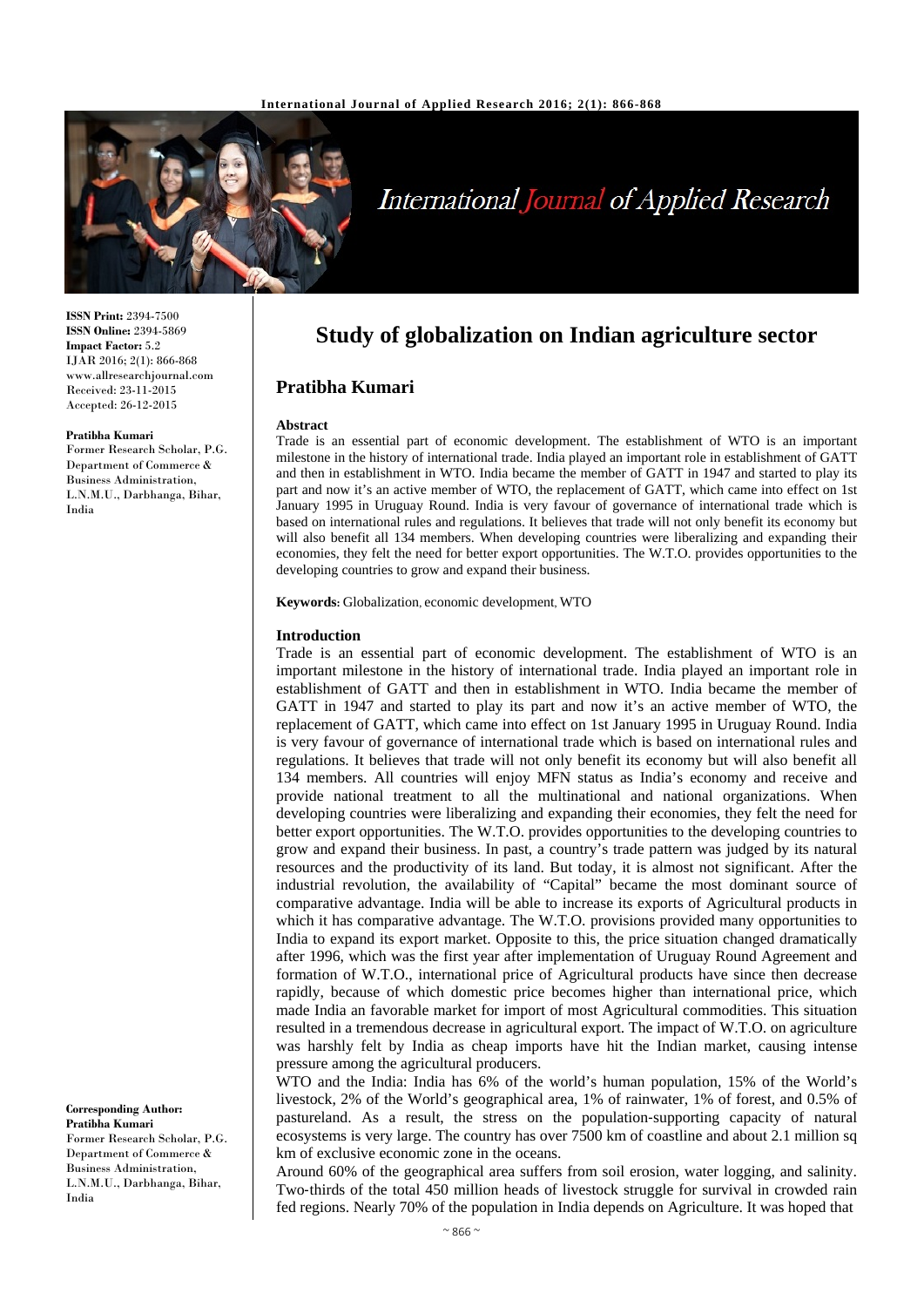the start of WTO negotiations would pave the way for an arrangement reflecting the aspirations of farming communities in India and other developing countries. The failure of the Seattle Ministerial Conference in 1999 dull that hope. Indian agriculture was perceived as badly hit when, in compliance with its obligations under WTO on April 1, 2000, the Government of India eliminated all import restrictions from more than 700 items, a large portion of which were agricultural commodities. The remaining 700 or so items were freed from import restrictions in 2001. The result of this liberalization is that many agricultural commodities and processed foods have entered the Indian market form different countries and are seen on supermarket shops. The political economy of agriculture as a result is at a crossroads where liberalization, globalization, and world trade have caused some concern in the Indian farming community.

The Uruguay Round began in 1986. It was the most ambitious round to date, hoping to expand the competence of GATT to important new areas such as services, capital, intellectual property, textiles, and agriculture. 123 countries took part in the Uruguay Round. Eight years after the Uruguay Round agreements entered into force, there is reason for the wide spread dissatisfaction with the implementation of the agricultural sector liberalization. There are times when agreements have not been implemented, or agreements have been violated. The reasons are, first the Uruguay Round was the first attempt to impose multilateral disciplines on agriculture. Second, the liberalization proposed was an imperfect one, unlike the Dunkel Draft that which would have liberalized agriculture much more. It is now clearly certain that the rise in international prices due to agricultural trade reforms, may not pass on fully to the farmers and to developing countries. In fact, one does not see a consistent increase in the spot export prices of agricultural commodities. Despite the implementation of the reforms, there have been wide fluctuations in the spot export prices of agricultural products. This, should not, however, come as a surprise as the international markets are very thin. External supply shocks arising out of over – production or shortages in countries like India can cause sudden & penetrating fluctuations in export prices, as the markets are inherently thin. India may want to stress on these points and bargain for concessions somewhere else.

If agricultural prices are not expected to rise, higher reduction commitments by the developed countries in various forms of price and non – price support could be suggested. India's preferences in the World Trade Organization (WTO) negotiations on agriculture cannot but include the protection of domestic agricultural production and the welfare of farmers, what with the political interests that prevail in an economy facing uncertain electoral issues. The Government has no choice but to bring in measures that seeks to ensure food security, livelihood, and rural development. Obtaining market reach for products of export interests is also high on the agenda. India's proposal, submitted to the World Trade Organization in November 2002, states that the country is in favour of measures for minimal tariff reduction and for provisions of special safeguards against import suddenly increases. Presently, developed countries have these provisions while developing and less developed countries do not. On domestic support, India's proposal calls for rapid reduction in all forms of trade distorting domestic support by developed countries and

flexibility to developing countries to improve their agriculture, food, and livelihood security. Sharp reduction in export subsidies of developed countries and a call for disciplining export credit, guarantees, and insurance provided by developed countries such as the United States are demanded. India is in favour of developing countries retaining marketing and transport subsidies on exports.

Developed countries through dirty tariffication, as agreed under the Uruguay Round, have clearly undermined agricultural trade liberalization. After promising market access to agricultural goods in return for agreeing to widen the scope of multilateral trade negotiations to cover trade‐related intellectual property, trade‐related investment measures and trade‐in‐services during the Uruguay Round, developed countries have not reduced agricultural subsidies or lowered tariff and non‐tariff barriers. They are now seeking further market access in new areas such as investment in return for market access in agriculture. Developed countries should demonstrate their commitment to the multilateral trading system by delivering what was already promised rather than continue asking for concessions from the poorer countries.

Indian Agriculture and WTO: World Trade Organization (WTO) was established on January 1, 1995. It replaced GATT. WTO is much wider in scope and coverage. WTO member countries are subject to following obligations on domestic support to their agriculture. However, there are many issues under the AOA (Agreement On Agriculture) which are considered under against the interests of developing countries like India. Firstly, the minimum access for import of primary goods disregard the basic rule of promoting free trade under WTO agreement. Secondly, distortions emerge from inequity in domestic subsidy discipline due to different base positions. The developed countries are heavily subsidized countries and are allowed to retain up to 80 % of their subsidies but developing countries can subsidize their farmers not more than 10 % of the total value of agricultural production. Hence, the domestic support by developed countries needs to be reduced really in absolute terms.

Thirdly, India has argues that for low income counties, market access and domestic support discipline should be such that their food requirements are met form domestic sources. Fourthly, developing countries face highest tariff rates which include the agricultural cotton foods, cereals, meat, butter, milk, sugar, cheese as well as tobacco products. The Indian proposals have, by and been well received and approved by most of the developing countries as well as some of the developed countries.

Export competition: WTO member countries are legally and morally bound to reduction commitments of their direct export subsidies. Developed countries are to reduced the volume of subsidized agricultural exports by 21 % and the value of subsidies by 36 % of the average base period 1986‐88 within six years. Developing countries are to reduce the same by 14% and 24 % respectively within ten years.

As regards tariffication, there is a false opinion that India is reducing import duties on agricultural products under WTO compulsions. As a matter of fact, the actual import duties on a variety of agricultural products are lower than the tariffs under WTO. Now the question arises about the economic benefit of exports in post – WTO period. In a country's export share in world export, if quantity share is more than the share in value, average export unit value of that country will be lower compared to average export unit value of the